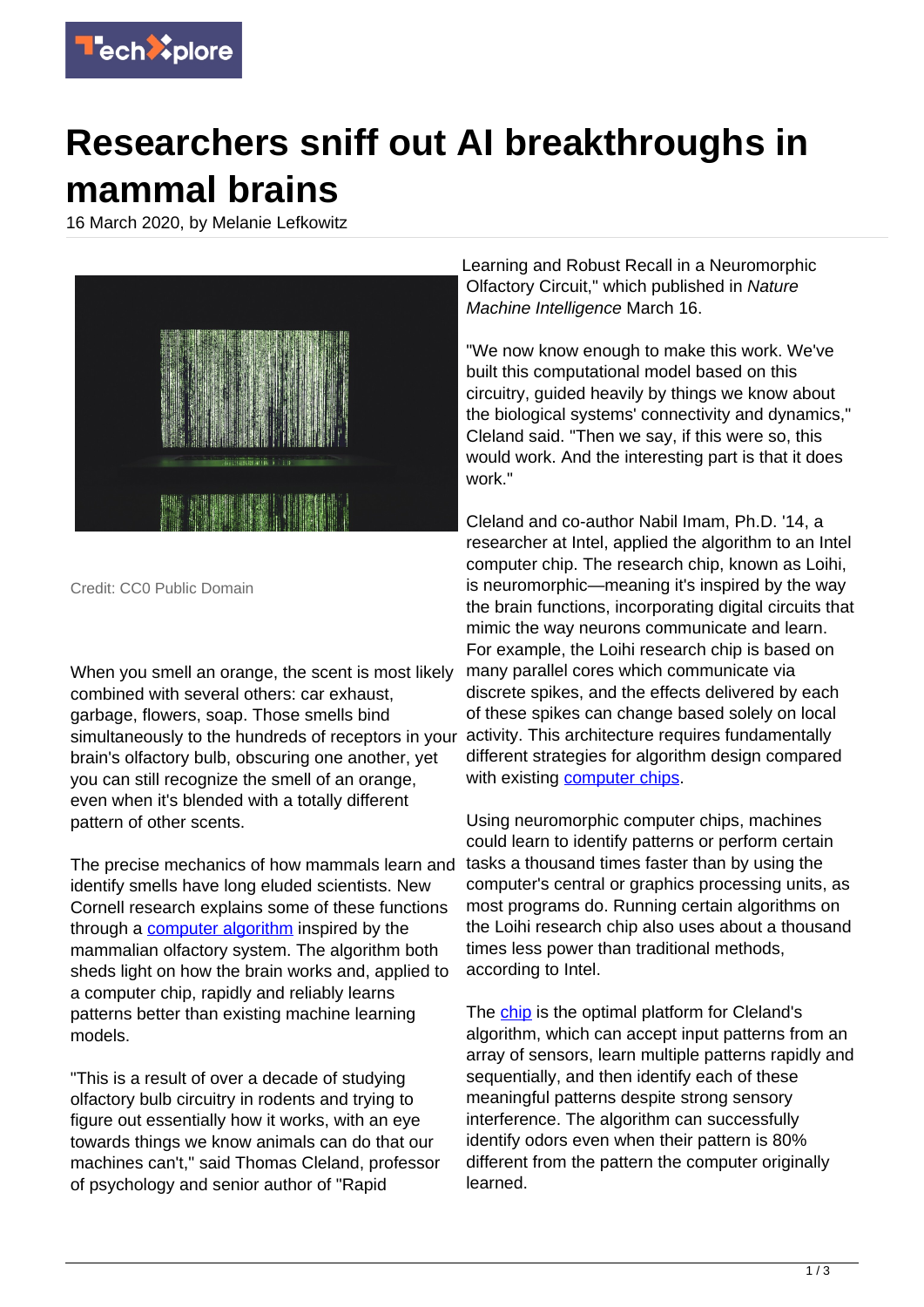

"The pattern of the signal has been substantially destroyed," Cleland said, "and yet the system is able to recover it."

The mammalian brain is stunningly adept at identifying and remembering smells, with hundreds or even thousands of olfactory receptors and complex [neural networks](https://techxplore.com/tags/neural+networks/) rapidly analyzing the patterns associated with odors. Our brains also retain what we've learned even after we've acquired new knowledge—something that's easy for mammals but difficult for artificial intelligence systems. Particularly in deep learning approaches, everything must be presented to the network at the same time, because new information can distort or destroy what the system learned before.

The brain-inspired [algorithm](https://techxplore.com/tags/algorithm/) solves this problem, Cleland said.

"When you learn something, it permanently differentiates neurons," he said. "When you learn one odor, the interneurons are trained to respond to particular configurations, so you get that segregation at the level of interneurons. So on the machine side, we just enhance that and draw a firm line."

It also explains a previously misunderstood phenomenon: why the olfactory bulb of the brain is one of the few places where mammals can create new neurons after they've reached adulthood.

"The [computational model](https://techxplore.com/tags/computational+model/) turns into a biological hypothesis for why adult neurogenesis is important," Cleland said. "Because it does this thing that otherwise would make the system not work. So in that sense, the model is feeding back into biology. And in this other sense, it's the basis for a set of devices for artificial olfactory systems that can be constructed commercially."

The brain's complexity motivated Cleland to focus his neuroscience research around a theoretical approach guided by explicit computational models.

"When you start studying a biological process that becomes more intricate and complex than you can just simply intuit, you have to discipline your mind with a [computer](https://techxplore.com/tags/computer/) model," he said. "You can't fuzz

your way through it. And that led us to a number of new experimental approaches and ideas that we wouldn't have come up with just by eyeballing it."

 **More information:** Imam, N., Cleland, T.A. Rapid online learning and robust recall in a neuromorphic olfactory circuit. Nat Mach Intell 2, 181–191 (2020). [doi.org/10.1038/s42256-020-0159-4](https://doi.org/10.1038/s42256-020-0159-4) , [nature.com/articles/s42256-020-0159-4](https://nature.com/articles/s42256-020-0159-4)

Provided by Cornell University